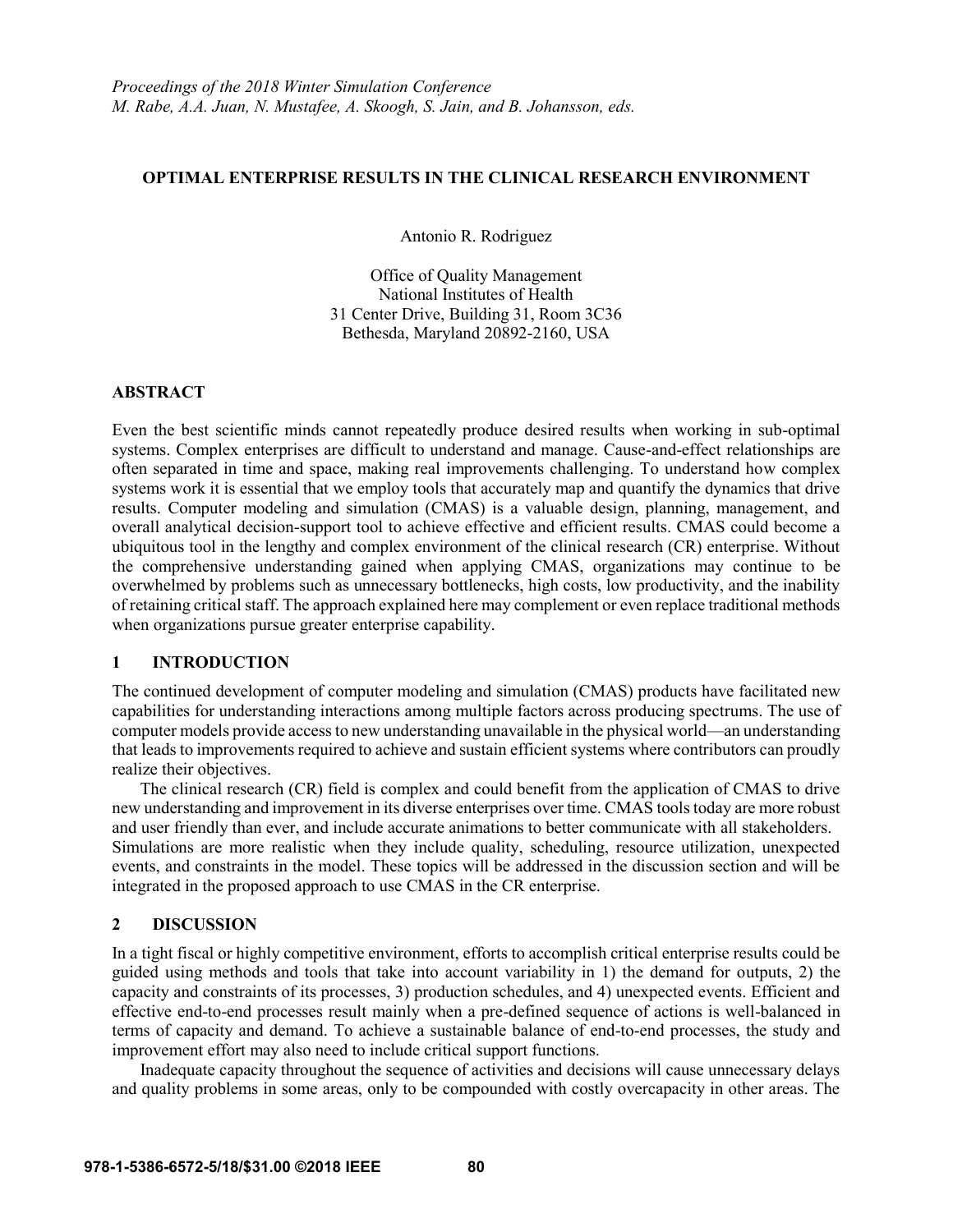cumulative effect of these prevalent unbalanced systems produces unnecessarily high-cost products and services, and frustrated stakeholders.

Like the private sector, federal government is frequently challenged by limits in budget and human resources. My experience in the pharmaceutical and electronics industries is that more effort was placed on improving operations on the manufacturing side than I have witnessed in operations, research and development, and support service areas in federal government agencies. This was done, for example, 1) through changing facility layouts; 2) changing inspection methodologies; 3) applying statistical methods to demonstrate that changes made to raw materials, processes, or equipment accomplished desired results; and 4) applying new technologies to fundamentally change established processes.

However, even in manufacturing facilities the problem of unbalanced processes or activities caused the cost of converting inputs to outputs (e.g., production planning, purchasing raw materials, production scheduling, assembly, filling, testing, sterilizing, packing, distribution) to be higher than necessary. Staff has to be hired, trained, and provided with an adequate work environment; equipment has to be purchased, calibrated, maintained, and replaced; production has to be planned; new products have to be pilot tested; facilities have to be secured, sterilized, operated, maintained, renovated, and in some cases expanded; products have to be packed, distributed, or scraped and disposed of; electricity, fuel, and water have to be purchased and in some cases even generated; and regulatory requirements have to be met and documented. The aforementioned activities are performed regularly and describe what may need to be done to produce outputs.

Knowing what is needed to produce a product is necessary, but not sufficient, to achieve effective and efficient end-to-end processes. Multiple bottlenecks will occur unless a balance between capacity and demand in most activities is carefully managed. This does not mean a one-to-one ratio between capacity and demand, it means sufficient capacity to meet the demand without creating bottlenecks larger than what the customers or participants are willing to tolerate—this is a moving target.

Consistent efficiency and effectiveness are a function of multiple factors such as balanced capacity and demand in the sequence of activities and decisions (i.e., process), a well-managed production schedule, and quality work performed at every step of the process.

### **3 PRODUCTION SCHEDULE**

CMAS is an excellent tool to model different scheduling scenarios quickly to inform decision-makers on the likelihood of success (Pegden 2017). Different schedules for the same products will require resources at different times. Experimenting with the availability of limited resources in a computer model and seeing the impact on various scheduling scenarios helps decision-makers select more predictable scenarios. The complexity rapidly increases as the quantity and mix of products increase. Complex schedules are subject to change. Being able to anticipate the impact these changes will have on the availability of resources and the delivery of materials is essential to minimize scheduling disruptions and effectively execute production plans. Schedule changes may impact the balance needed for efficiency by altering available capacity or by lowering expected internal demand throughout the process. Schedules could be monitored periodically to determine if changes will impact resources needed to reduce bottlenecks, or even better, achieve bottleneckfree processes.

## **4 QUALITY**

Many have attempted to define quality. It is difficult to do. Juran mentioned "fitness for use" (Juran 1989, p. 15) as a definition that received wide acceptance. He also stated that fitness for use "does not provide the depth needed by managers to choose courses of action" (Juran 1989, p. 15). W. Edwards Deming stated that "quality can be defined only in terms of the agent" (Deming 1986, p. 168). Different agents may view or define quality in different ways. Therefore, any serious attempt to provide quality requires operationally defined terms agreed on by all significant agents or stakeholders (Ackoff 1994).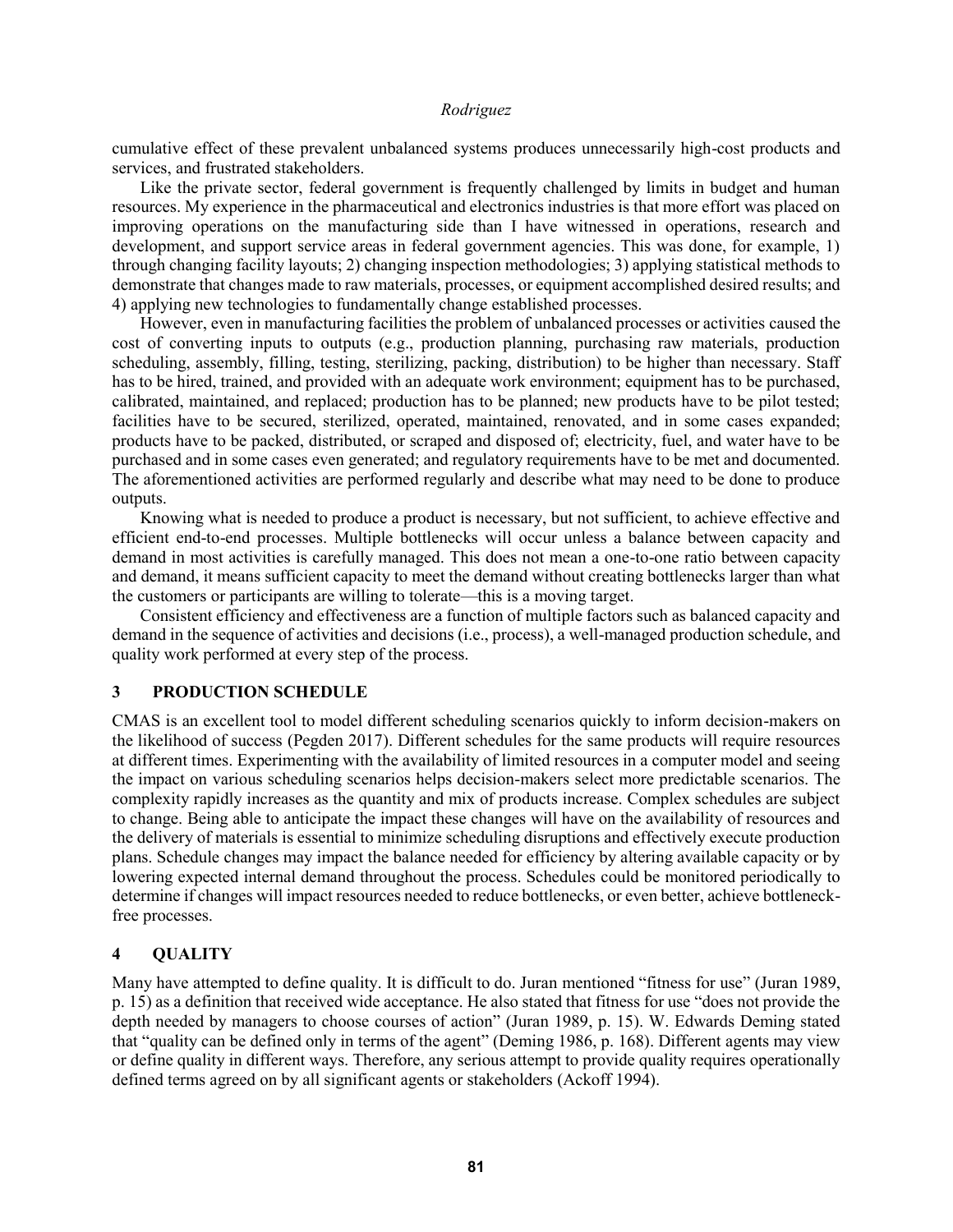Shewhart examined the subject of quality from different perspectives (Shewhart 1931). He addressed, for example, the popular conception of quality—quality of product, quality of process, and quality as a relationship. The subject is complex, but Deming summarized the various constructs addressed by Shewhart as "the difficulty of defining quality is to translate future needs of the user into measurable characteristics, so that a product can be designed and turned out to give satisfaction at a price that the user will pay" (Deming 1986, p. 169).

Process quality impacts production capacity. Rework (i.e., making changes to something already done) and scrap (i.e., having to throw away work done and start over again) diminish available production capacity and add unnecessary cost to the final product. If a finished product in the hands of a consumer adds value or satisfaction for the price paid, it should be considered efficient and effective. However, the performance and cost of competing products or providers of the same product may change the final verdict of the customer or sponsor. Rework and scrap levels, and their impact on capacity and demand throughout processes, can be easily assessed using CMAS.

Without consistent quality upstream, enterprise resources will be consumed without producing the expected demand in an organization's domain of the process. Also, rework and scrap in one step of the process will waste some available capacity and deliver an inadequate amount of output downstream. This inefficiency unnecessarily increases the cost of work already performed. Therefore, every step in the process must perform well on a consistent basis if efficiency and effectiveness are to be sustained.

#### **5 CLINICAL RESEARCH**

The process of "making important discoveries that improve health and save lives" (NIH Who We Are 2017) is lengthy and complex. The National Institutes of Health (NIH) director, Francis Collins, described it as follows:

The translation of basic biological discoveries into clinical applications that improve human health is an intricate process that involves a series of complex steps: the discovery of basic information about the pathogenesis of a disease; an assessment of whether that information has the potential to lead to a clinical advance; development of candidate diagnostics, devices, or therapeutics; optimization of the candidates in preclinical settings; regulatory assessment of the data to determine the potential for human use; testing in human clinical trials; application for approval for widespread clinical use; and, ultimately, the assessment of approved diagnostics, devices, and therapeutics during widespread use in real-world settings (Collins 2011, p. 1).

Since this overall translational effort is a complicated progression, it may be helpful to start by focusing on a critical and sometimes limiting portion of this whole effort: clinical research. Information gained by following the approach depicted in this document could be helpful in guiding efforts upstream and downstream. "Through clinical research, clinician-investigators translate laboratory discoveries into better treatments, therapies and interventions to improve the nation's health" (NIH Clinical Center 2018). The CR enterprise is expected to accomplish patient safety and research goals with fewer bottlenecks and more agility.

As applied to CR, what is the meaning of quality? What is a quality research protocol (final product)? What is a quality research process (all the steps and decisions that contribute to the final product)? Does the meaning of quality change throughout the process? To what extent can quality be achieved without operational definitions? (Lewis 1929). Without operationally defining the outputs of the different steps in a process, multiple agents will not have shared knowledge and actionable definitions to achieve optimal enterprise results (Deming 1986).

The NIH is expected to make "important discoveries that improve health and save lives" (NIH Who We Are 2018) Part of the NIH mission is met through CR. "Clinician–investigators translate laboratory discoveries into better treatments, therapies and interventions to improve the nation's health" (NIH Clinical Center 2018).

What are the results expected from the CR enterprise? How many completed protocols should be expected and when? How many protocols will be in production or active every year? What are the resources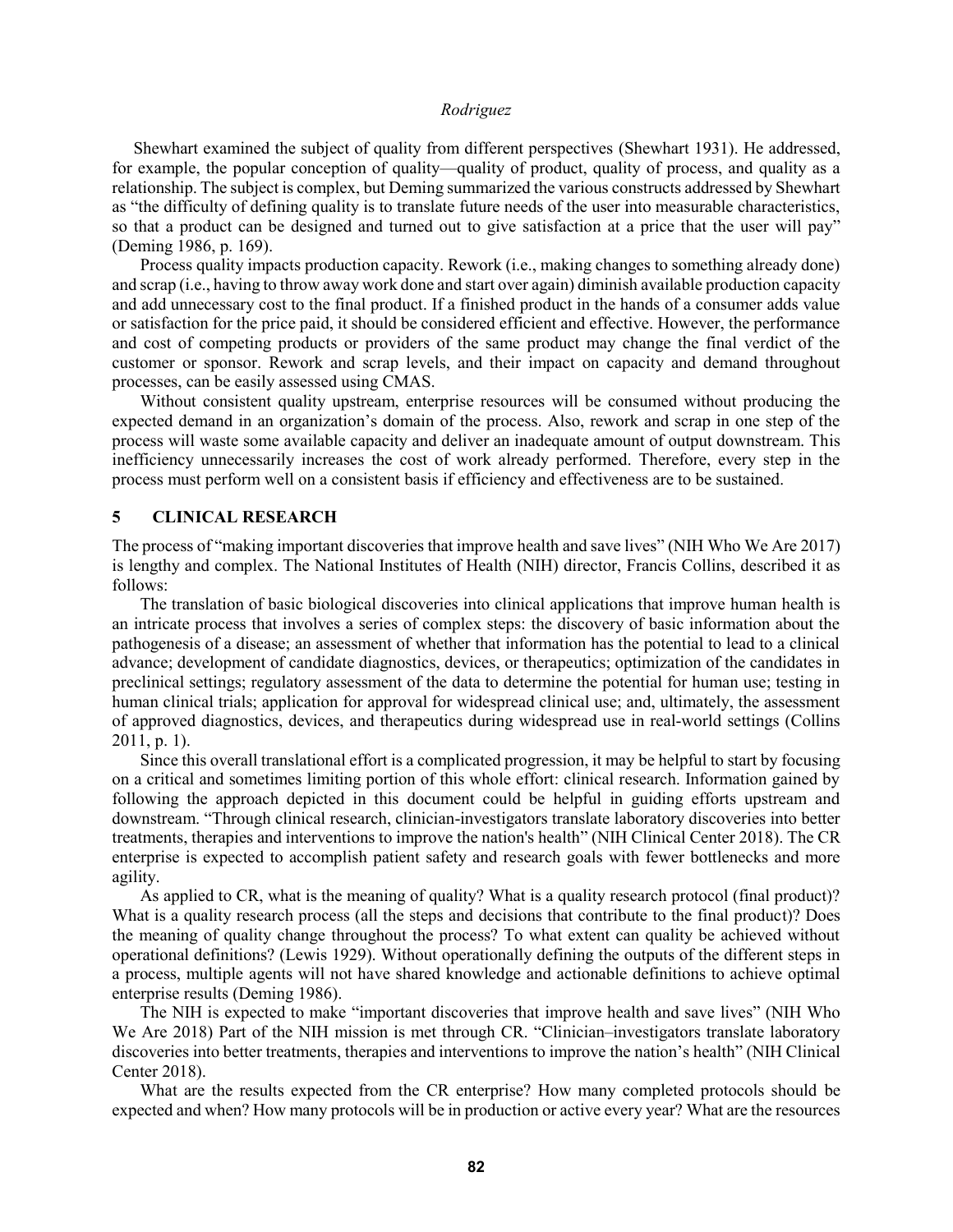needed for each one? Should a complete support system be provided to every Principal Investigator (PI), to a group of PIs, or should they be centrally provided for all? If a partial support portfolio is going to be provided, what should it include and in what quantities? How long should a research effort be funded and how should it be supported to provide for a fair likelihood of success? What should be the yield of approved protocols that reach the treatment phase? What impact does an approved protocol have on the retention of investigators and support staff, if it is canceled due to unanticipated constraints?

As in manufacturing, the CR support system is also complex. It includes staff from a myriad of professions that must be recruited and retained such as credentialed physicians, dentists, PhD researchers, research nurses, nurse practitioners, study coordinators, bioethics specialists, protocol navigators, fellows, QA/improvement specialists, contract research organization representatives, pharmacists, dietitians, medical technologists, imaging technologists, therapists, regulatory affairs staff, patient representatives, medical records and medical supply staff, patient recruitment and patient services personnel, radiation safety officers, human resources staff, and other administrative and acquisition professionals. Determining the level of staff support needed, when and where, can be better determined by using CMAS than by using other available practices such as adjusting the level of resources annually based on the previous year's results. CMAS is also a more robust practice than making resource allocation decisions based on benchmarking studies, or industry standards developed for other institutions, or organizational history.

Professionals depend upon, for example, laboratory and hospital equipment, libraries, information technology, websites, medicines, transportation services, language interpreters, pharmacies, amenities, visa services for international patients and caregivers, background materials for reviewers, climate control systems, aseptic processing areas, protective apparel, microbiological agents, and radioactive materials. Therefore, planners and managers in the CR enterprise should address many of the aforementioned questions to adequately source them on an on-going basis.

What and how many of each type of resource is needed throughout the steps of the process to minimize unwanted bottlenecks? Identifying, prioritizing, and investing in some of these resources that seem scarce, without examining the impact on the whole process, may only shift bottlenecks. It may bring temporary relief to a part of the process, while making the whole less efficient, or even worse, less effective.

In addition, the CR system depends on scientists with outstanding credentials from outside the NIH who evaluate the quality of research and advise scientific directors, institute and center directors, the NIH deputy director for Intramural Research, and the NIH director. The contribution that they make happens before and during treatment of patients participating in protocols. Scientists also have to be identified and recruited; their participation requires a great deal of coordination. Their recruitment and coordination effort is another part of the overall process that needs to be orchestrated to avoid bottlenecks in the review and approval of protocols.

Optimizing every function independently seldom, if ever, achieves overall net optimization (Deming 2000). It usually results in the creation of many bottlenecks and frustration throughout the overall process. Understanding and managing the whole CR process as a system of interdependent components is essential to maximize efficiency, while achieving the effectiveness desired. CMAS provides an excellent and efficient alternative to view and experiment with the whole process (Deming 2000).

### **6 APPROACH**

What follows is not a cookbook, but a methodology to better understand the CR enterprise as a system and to determine the necessary resources to achieve sustained net efficiency and effectiveness.

First CR needs to be recognized as a sequence of interdependent steps and decisions and not as a sum of independent activities. The following depiction of a high-level CR process provides a framework for the discussion on how to apply CMAS to improve the end-to-end process (Figure. 1). The steps used here are: protocol design and development, protocol review, protocol approval, patient recruitment, study conduct and treatment, data collection, analysis, and report results (Dagalar 2016).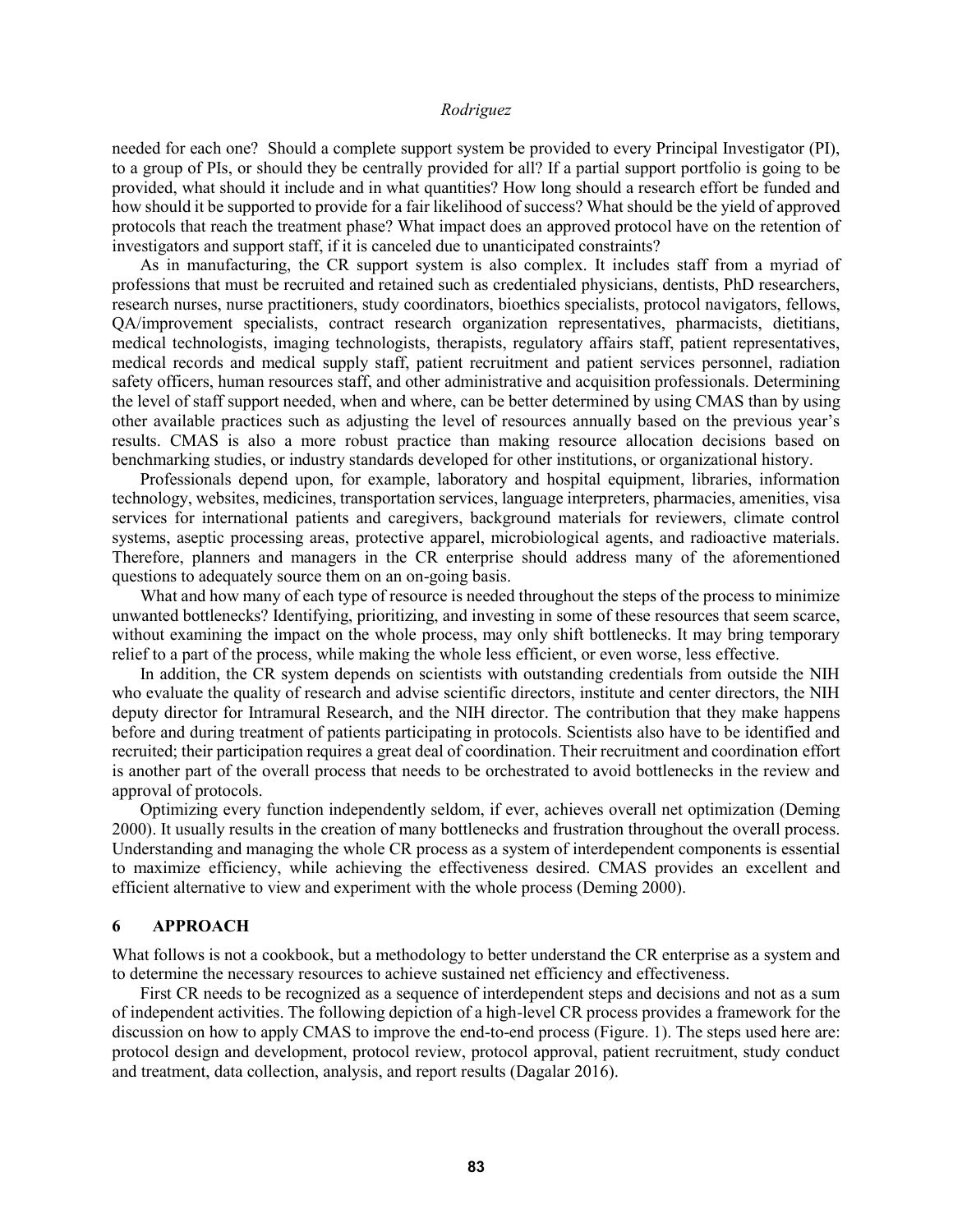

Figure 1: CR enterprise as a system.

In an actual model, more granularity would be needed to capture the different process steps of the various types of research protocols (e.g., interventional/clinical trials, natural history, training, screening, and phases of clinical trials [phase I – phase IV]) (NIH Clinical Trials and You. The Basics. 2018).

Once the sequence of steps is known, we will need the production plan (units or protocols) that will be implemented throughout the whole process for a specific period of time, as well as the production capacity of each step (Figure. 2). Historical demand data for each type of protocol, and the different phases of clinical trials, are needed to determine the quantity of each resource (e.g., staff, specialized equipment, materials, drugs, operating rooms) in every step (Figure. 3). In the absence of sufficient historical data, pseudorandom values can be generated from appropriate probability distributions, after estimating parameters using techniques such as the Monte Carlo method (MCM) (Simio 2017). Some process steps will need to be broken out in greater detail (e.g., treatment) to make a useful CR simulation model.



Figure 2: Production plan view.

As an example, assume that the goal is to work with 900 protocols in any given year. Some new trials will start, while others will already be in progress at different steps of the process. If the overall process is to run efficiently, then adequate capacity to process the demand at every step is needed. The depiction in Figure 2 is an over simplification of the overall process, and includes notional numbers for illustration purposes. If these numbers were representing the number of protocols currently distributed throughout the overall process, then CMAS could be used to determine the expected bottlenecks given current available capacity of all relevant resources.

Action plans can be put in place to reduce or eliminate these bottlenecks without creating additional ones elsewhere in the process. On the other hand, the simulation model could be used to better match capacity for a given level of demand throughout the whole process to reduce bottlenecks and overcapacity in the near future. Part of the process of matching capacity and demand would have to include an inventory of the tasks involved per staff category in every significant step, and the amount of time it would take to complete tasks. For example, what are the tasks of the Lead Associate Investigator during the protocol review step? How much time is needed to complete them? Data could be obtained from available systems, or generated using the MCM to account for random variation in completing tasks.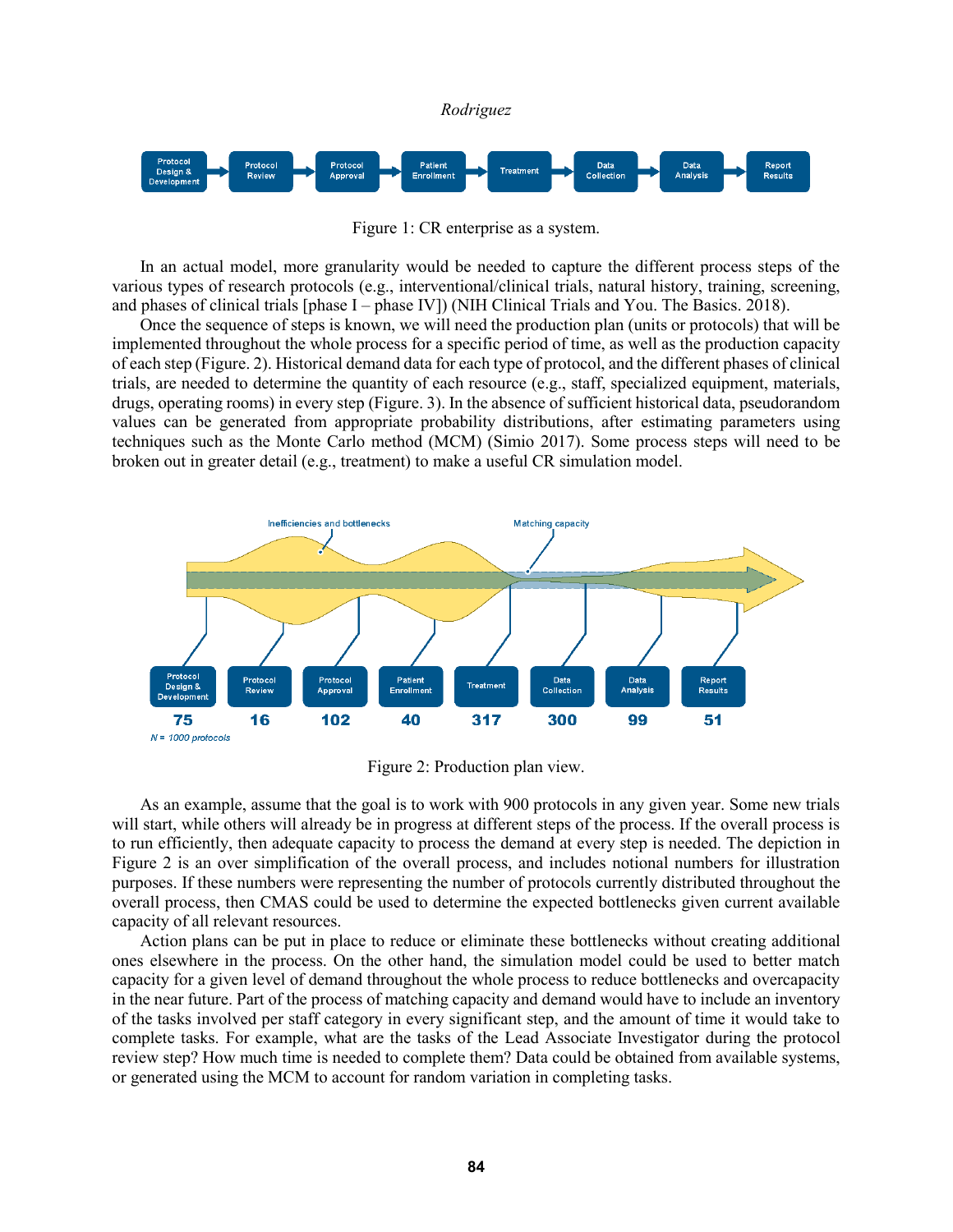



Figure 3: Capacity, demand, and bottlenecks.

If there are meaningful differences in the productivity among staff members in any given task, those differences can also be included in the simulation model. Differences in the processing time between similar equipment and availability, as well as data on the accessibility of essential materials, agents, or drugs should also be entered in the simulation model. The inclusion of all significant variables and their data are necessary for a robust analysis of the overall process. If a limited analysis is conducted, it may result in an inaccurate model, one that fosters many misleading decisions and actions. For example, having the right number and type of professional staff can be of limited value if bottlenecks are created by equipment, drugs, or other resource constraints not included in a model.

The uncertainty inherent in recruiting sufficient patients should also be factored in the CMAS since patient availability can be a significant source of bottlenecks (Mahon et al. 2016). Insufficient participant numbers can be estimated by reviewing historical data and assigning yields to the relevant steps of the different protocol types and phases, or using the MCM to generate them.

Determining the resources needed to meet a given demand is relatively easy in a world of unlimited resources. Unfortunately, the challenge is significantly more difficult since many critical resources are becoming scarce. The real problem is to balance a number of moving parts that includes a high mix of protocol demand in a given time period while tackling limitations such as operating rooms, specialized staff, special equipment, and available research participants. CMAS is a tool that is versatile and can be used to assist decision makers as they reconcile these aspects by running multiple scenarios to maximize throughputs based on limited resources, while avoiding unnecessary bottlenecks throughout the process.

Clinical Research hospitals may have multiple specialized research sources (see figure 4 for a notional perspective) feeding into and receiving from the treatment/data collection phase (i.e., research hospital). These sources will differ in how they break down their CR process steps prior to and after the treatment phase; however, for a smooth overall process to take place, each specialized source (specialized internal supplier) could also apply the approach explained in this paper.

Suppliers of specialized protocols should provide periodic information to help improve the production (i.e., treatment) planning and scheduling of the CR hospital. On an emergency basis, priorities may have to be established throughout the CR process based on, for example, overall critical need, rare research opportunity, or resource availability. However, on-going prioritization should take into consideration multiple factors simultaneously to avoid sub-optimizing the results of the overall CR enterprise (Deming 2000; Christopher 1993).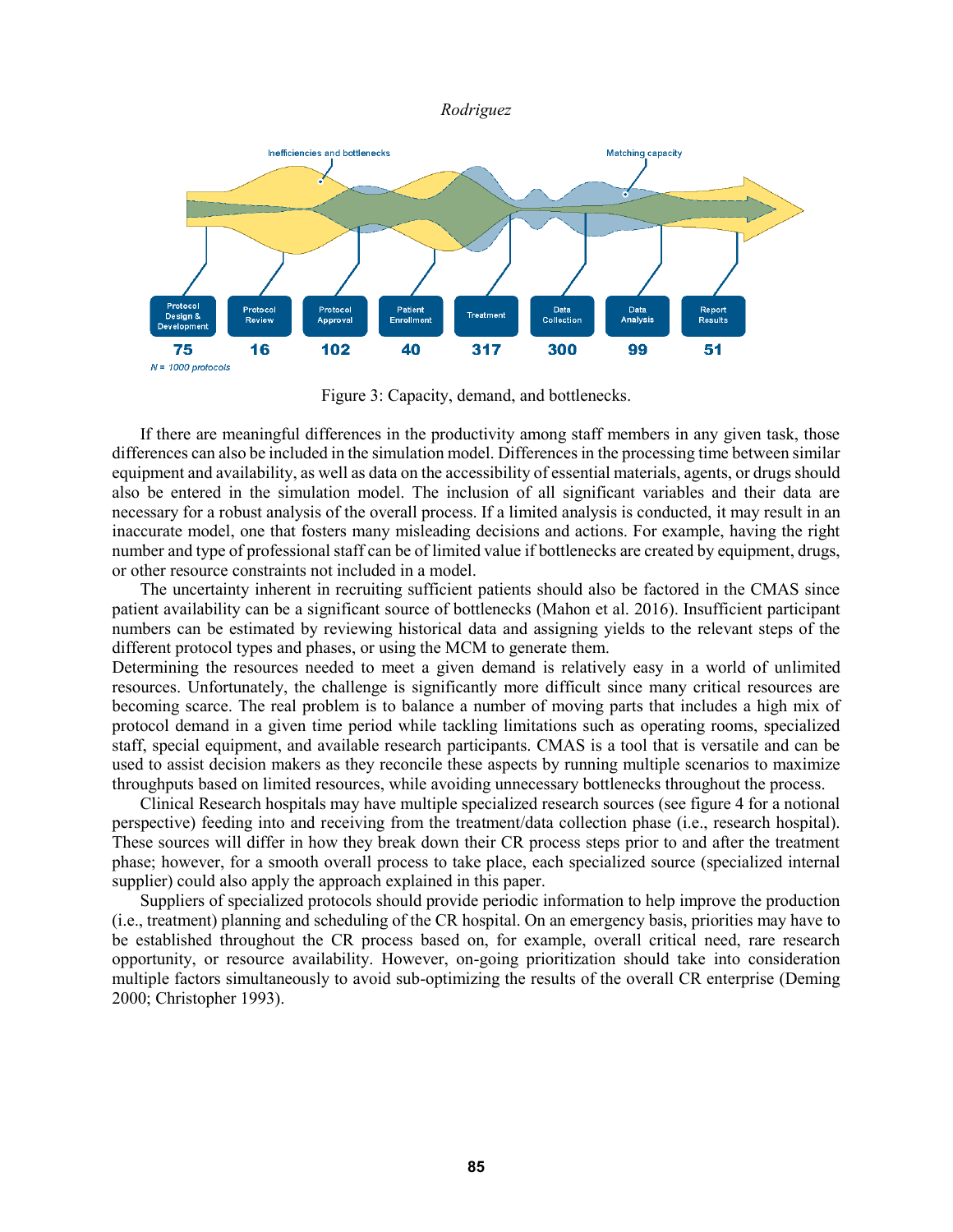

Figure 4: Clinical research with multiple specialized sources.

CMAS can account for important performance indicators and display them in every process step of interest. For example, some important variables to track may be 1) productivity loss due to quality problems such as adverse drug responses; 2) resource utilization and idle time of specialized equipment; 3) process output such as treatments completed, treatment delays caused by facility problems, or patient waiting time due to new drug availability, and 4) cumulative delay time per protocol.

Once the model is tested and demonstrates that it is valid and reliable, the modeling team can run a number of experiments in the CMAS (Simio 2018) environment to assess, for example, the impact of greater or less variability in demand, number of unexpected events, availability of resources, schedule, and the number of changes to approved protocols. This experimentation will facilitate new learning and innovation in the process of conducting CR (Porter and Teisberg 2006).

Additionally, a large number of replications (Simio 2018) can be executed in a short period of time to increase the reliability of the results (i.e., reduce the confidence interval of the different statistical variables). When all is done, the CMAS will prove to be an invaluable tool in determining the best mix and quantity of resources needed to achieve end-to-end efficient and effective CR.

The approach discussed here is thorough, complex, and somewhat time consuming. However, it should be conducted in several phases, adding one or a few layers of complexity at a time (Pegden 2017). The knowledge and technology are available today to implement cost reduction and accelerate productivity not only in the CR environment, but in all research and technology transfer, and in providing treatment to patients.

# **7 CONCLUSION**

Traditional improvement efforts are usually focused on components of systems, without assessing the impact on the whole system itself. Unfortunately, at best, the results are usually short-lived or negligible, and, at worst, they make the bottom line significantly worse. The CR enterprise is not immune to the limitations of short-term and isolated interventions. CMAS is a versatile predictive analytical tool that has been used in several industries for many years. It provides for a comprehensive understanding of causeand-effect relationships throughout the whole system. Adopting the use of CMAS in the CR enterprise can enhance decision-making and improve overall results. The implications are far reaching and include, but are not limited to, reduction of stakeholder frustration and improvement in critical CR staff retention, reduction of overall costs, attraction of new scientists, and more importantly, achievement of faster translation of "discovery into better treatments, therapies, and interventions to improve the nation's health" (NIH Clinical Center 2018).